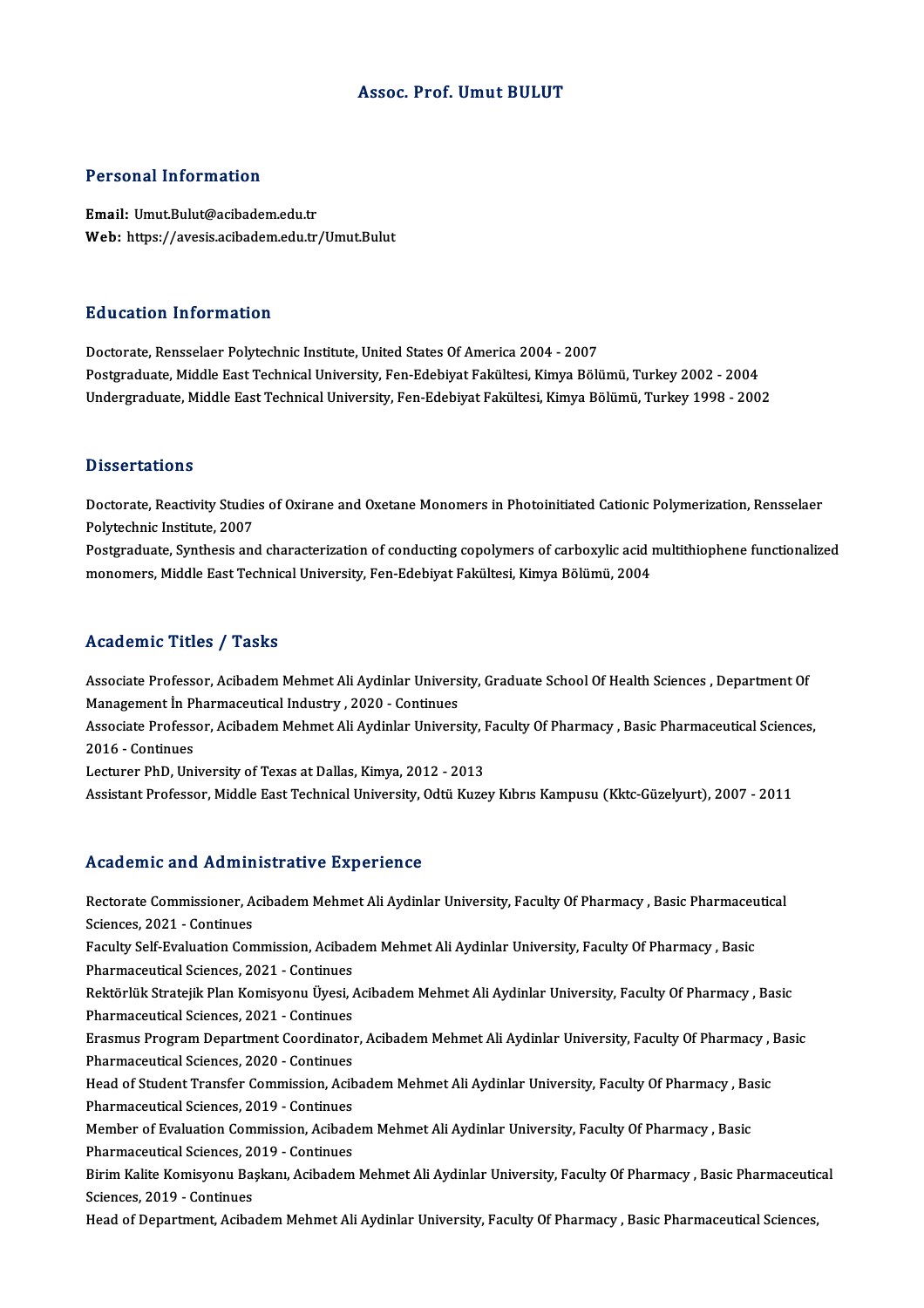2019 -Continues 2019 - Continues<br>Anabilim Dalı Akademik Kurul Üyesi, Acibadem Mehmet Ali Aydinlar University, Graduate School Of Health Sciences ,<br>Denartment Of Management İn Pharmageutical Industry, 2018, "Centinues , 2019 - Continues<br>Anabilim Dalı Akademik Kurul Üyesi, Acibadem Mehmet Ali Aydinlar Univer:<br>Department Of Management İn Pharmaceutical Industry , 2018 - Continues<br>Felsilte Kurulu Üyesi, Asibadem Mehmet Ali Aydinlar Universit Anabilim Dalı Akademik Kurul Üyesi, Acibadem Mehmet Ali Aydinlar University, Graduate School Of Health Sciences<br>Department Of Management İn Pharmaceutical Industry , 2018 - Continues<br>Fakülte Kurulu Üyesi, Acibadem Mehmet A Department Of Ma<br>Fakülte Kurulu Üy<br>2018 - Continues<br>Head of Core Edu Fakülte Kurulu Üyesi, Acibadem Mehmet Ali Aydinlar University, Faculty Of Pharmacy , Basic Pharmaceutical Sciences,<br>2018 - Continues<br>Head of Core Education Program Commission, Acibadem Mehmet Ali Aydinlar University, Facul 2018 - Continues<br>Head of Core Education Program Commissi<br>Pharmaceutical Sciences, 2017 - Continues<br>Fĕitim ve Müfredat Kurulu üyesi, Asibadem Head of Core Education Program Commission, Acibadem Mehmet Ali Aydinlar University, Faculty Of Pharmacy , Basic<br>Pharmaceutical Sciences, 2017 - Continues<br>Eğitim ve Müfredat Kurulu üyesi, Acibadem Mehmet Ali Aydinlar Univer Pharmaceutical Sciences, 2017 - Continues<br>Eğitim ve Müfredat Kurulu üyesi, Acibadem Mehmet Ali Aydinlar University, Faculty Of Pharmacy , Basic Pharmaceutical<br>Sciences, 2017 - Continues Eğitim ve Müfredat Kurulu üyesi, Acibadem Mehmet Ali Aydinlar University, Faculty Of Pharmacy , Basic Pharmace<br>Sciences, 2017 - Continues<br>Vice Dean, Acibadem Mehmet Ali Aydinlar University, Faculty Of Pharmacy , Basic Phar Sciences, 2<br>Vice Dean,<br>Continues<br>Head of De Vice Dean, Acibadem Mehmet Ali Aydinlar University, Faculty Of Pharmacy , Basic Pharmaceutical Sciences, 2017 -<br>Continues<br>Head of Department, Acibadem Mehmet Ali Aydinlar University, Faculty Of Pharmacy , Basic Pharmaceuti Continues<br>Head of Department, Acibadem Mehmet Ali Aydinlar University, Faculty Of Pharmacy , Basic Pharmaceutical Sciences,<br>2016 - Continues Head of Department, Acibadem Mehmet Ali Aydinlar University, Faculty Of Pharmacy , Basic Pharmaceutical Sciences,<br>2016 - Continues<br>Fakülte Yönetim Kurulu Üyesi, Acibadem Mehmet Ali Aydinlar University, Faculty Of Pharmacy 2016 - Continues<br>Fakülte Yönetim Kurulu Üy<br>Sciences, 2016 - Continues Sciences, 2016 - Continues<br>Courses

Courses<br>Organic Chemistry 1, Undergraduate, 2020 - 2021, 2021 - 2022<br>Craduation Project II Undergraduate, 2021 - 2022 Sources<br>Organic Chemistry 1, Undergraduate, 2020 - 2021, ;<br>Graduation Project II, Undergraduate, 2021 - 2022<br>Analytical Methods for Pharmacoutical Analysi Und Analytical Methods for Pharmaceutical Analysi, Undergraduate, 2021 - 2022<br>Graduation Project I, Undergraduate, 2021 - 2022 Graduation Project II, Undergraduate, 2021 - 2022 Analytical Methods for Pharmaceutical Analysi, Undergraduate, 2021 - 2022<br>Graduation Project I, Undergraduate, 2021 - 2022<br>Organic Chemistry 2, Undergraduate, 2008 - 2009, 2009 - 2010, 2010 - 2011, 2011 - 2012, 2012 - 2013 Graduation Project I, Undergraduate, 2021 - 2022<br>Organic Chemistry 2, Undergraduate, 2008 - 2009, 2009 - 2010, 2010 - 2011, 2011 - 2012, 2012 - 2013, 2021 - 2022<br>Genel Kimya, Undergraduate, 2007 - 2008, 2008 - 2009, 2009 -Organic Chemistry<br>3018 -2018 -2019<br>2018, 2018 - 2019<br>Organik Kimua 2, Un Genel Kimya, Undergraduate, 2007 - 2008, 2008 - 2009, 2009 - 2010, 2010 - 2011, 2011 - 2012, 2016 - 2017, 2017 -<br>2018, 2018 - 2019<br>Organik Kimya 2, Undergraduate, 2017 - 2018, 2018 - 2019<br>ORGANIK KIMYA 1, Undergraduate, 20 Organik Kimya 2, Undergraduate, 2017 - 2018, 2018 - 2019 ANALİTİKKİMYA1,Undergraduate,2016 -2017,2017 -2018 ORGANİK KİMYA 1, Undergraduate, 2016 - 201<br>ANALİTİK KİMYA 1, Undergraduate, 2016 - 201<br>Genel Kimya Lab, Undergraduate, 2012 - 2013<br>Organik Kimya Lab, Undergraduate, 2012 - 201 ANALİTİK KİMYA 1, Undergraduate, 2016 - 2017,<br>Genel Kimya Lab, Undergraduate, 2012 - 2013<br>Organik Kimya Lab, Undergraduate, 2012 - 2013<br>Analitik Kimya, Undergraduate, 2009 - 2010 Genel Kimya Lab, Undergraduate, 2012 - 201<br>Organik Kimya Lab, Undergraduate, 2012 - 2<br>Analitik Kimya, Undergraduate, 2009 - 2010 Analitik Kimya, Undergraduate, 2009 - 2010<br>Advising Theses

Advising Theses<br>Bulut U., Substituted quinoxaline and benzimidazole containing monomers as long wavelength photosensitizers for<br>diamviadenium selt initiaters in photonelymerization. Besteraduate B.COBAKCI(Student), 2012 raa vierny in 1999.<br>Bulut U., Substituted quinoxaline and benzimidazole containing monomers as long wavelength pl<br>diaryliodonium salt initiators in photopolymerization, Postgraduate, B.ÇORAKÇI(Student), 2013<br>Pulut II. Dibe Bulut U., Substituted quinoxaline and benzimidazole containing monomers as long wavelength photosensitizers for<br>diaryliodonium salt initiators in photopolymerization, Postgraduate, B.ÇORAKÇI(Student), 2013<br>Bulut U., Dibenz diaryliodonium salt initiators in photopo<br>Bulut U., Dibenzophenazine and quinoxa<br>Postgraduate, M.KOLAY(Student), 2011<br>Pulut II, Lang wavelength photosopsitig Bulut U., Dibenzophenazine and quinoxaline derivatives as novel visible photosensitizers for diaryliodonium salts,<br>Postgraduate, M.KOLAY(Student), 2011<br>Bulut U., Long wavelength photosensitizers with benzotriazole and benz Postgraduate, M.KOLAY(Student), 2011<br>Bulut U., Long wavelength photosensitize<br>Postgraduate, S.YILMAZ(Student), 2011

# Articles Published in Journals That Entered SCI, SSCI and AHCI Indexes

- rticles Published in Journals That Entered SCI, SSCI and AHCI Indexes<br>I. A biosensor platform based on amine functionalized conjugated benzenediamine-benzodithiophene<br>nelumer for testestenene enelusie A biosensor platform based on am<br>polymer for testosterone analysis<br>PULUTU SANLLS Gorbor S.G. CIPPA A biosensor platform based on amine functionalized conj<br>polymer for testosterone analysis<br>BULUT U., ŞANLI S., Cevher S. C. , ÇIRPAN A., Donmez S., TİMUR S.<br>JOUPNAL OF APPLIED POLYMER SCIENCE vel 127, pe 43, 3930 ( polymer for testosterone analysis<br>BULUT U., ŞANLI S., Cevher S. C. , ÇIRPAN A., Donmez S., TİMUR S.<br>JOURNAL OF APPLIED POLYMER SCIENCE, vol.137, no.43, 2020 (Journal Indexed in SCI)
- II. Long wavelength photosensitizers in photoinitiated cationic polymerization: The effect of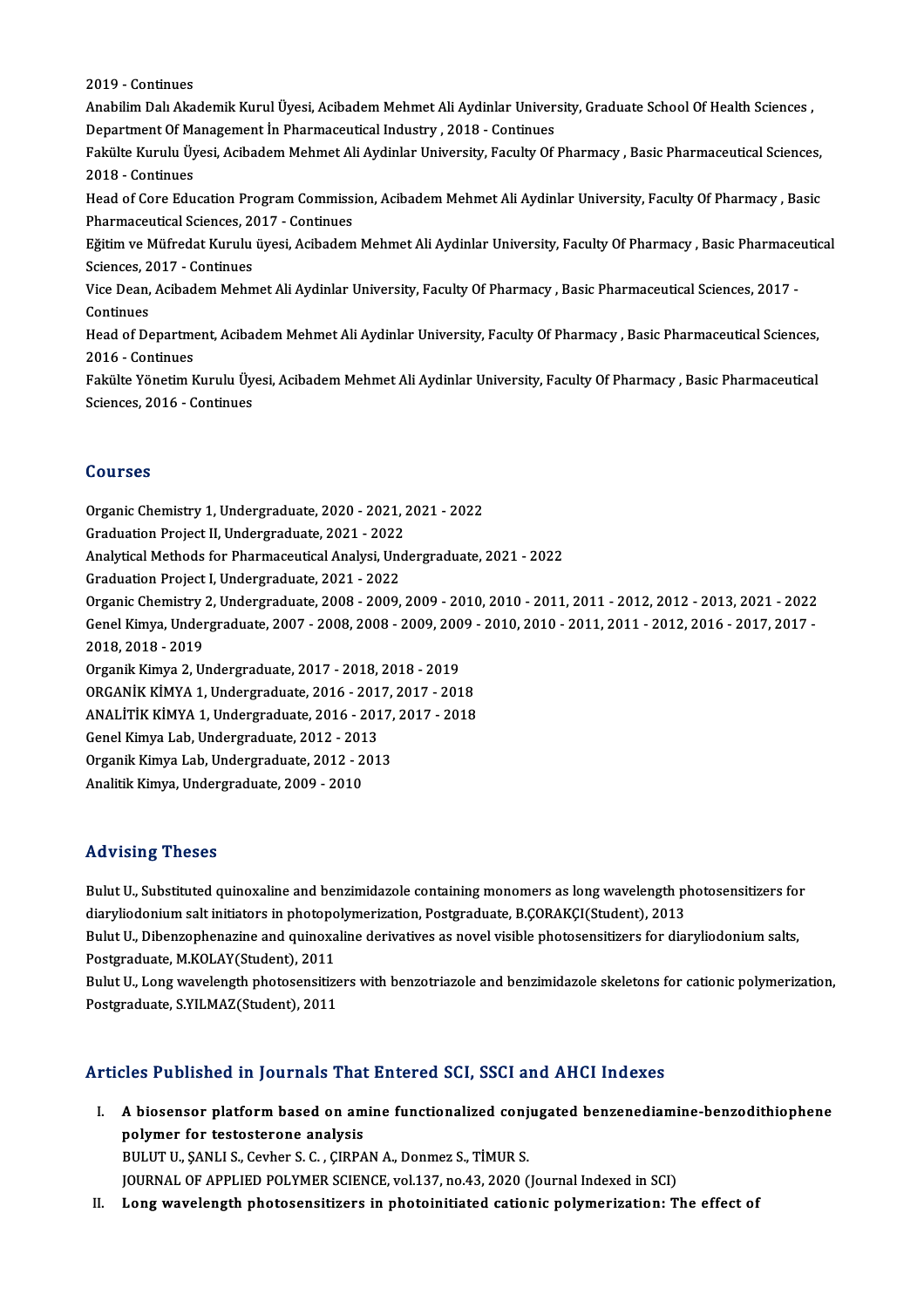quinoxaline derivatives on photopolymerization<br>Coraksi B. Hasiashu S.O. Tennere L. Buhrt H quinoxaline derivatives on photopolyme<br>Corakci B., Hacioglu S. O. , Toppare L., Bulut U.<br>POLYMER vel 54, no 12, np 3192, 3197, 2012. Corakci B., Hacioglu S. O. , Toppare L., Bulut U.<br>POLYMER, vol.54, no.13, pp.3182-3187, 2013 (Journal Indexed in SCI) Corakci B., Hacioglu S. O. , Toppare L., Bulut U.<br>POLYMER, vol.54, no.13, pp.3182-3187, 2013 (Journal Indexed in SCI)<br>III. Dibenzophenazine Derivatives as Visible Photosensitizers for Diaryliodonium Salts<br>Pulut II. Kolay M POLYMER, vol.54, no.13, pp.3182-3187,<br>Dibenzophenazine Derivatives as V<br>Bulut U., Kolay M., Tarkuc S., Toppare L.<br>JOUPNAL OF POLYMER SCIENCE PAPT. Dibenzophenazine Derivatives as Visible Photosensitizers for Diaryliodonium Salts<br>Bulut U., Kolay M., Tarkuc S., Toppare L.<br>JOURNAL OF POLYMER SCIENCE PART A-POLYMER CHEMISTRY, vol.49, no.15, pp.3299-3303, 2011 (Journal<br>In Bulut U., Kolay N<br>JOURNAL OF PO<br>Indexed in SCI)<br>Bongetriagolo JOURNAL OF POLYMER SCIENCE PART A-POLYMER CHEMISTRY, vol.49, no.15, pp.3299-3303, 2011 (Journal Indexed in SCI)<br>IV. Benzotriazole Derivatives as Long Wavelength Photosensitizers for Diaryliodonium Salt Initiators<br>Pulut II, Indexed in SCI)<br>IV. Benzotriazole Derivatives as Long Wavelength Photosensitizers for Diaryliodonium Salt Initiators<br>Bulut U., Balan A., Caliskan C. Benzotriazole Derivatives as Long Wavelength Photosensitizers for Diaryliodonium Salt Initiators<br>Bulut U., Balan A., Caliskan C.<br>JOURNAL OF POLYMER SCIENCE PART A-POLYMER CHEMISTRY, vol.49, no.3, pp.729-733, 2011 (Journal Bulut U<br>JOURNA<br>in SCI)<br>A Quin FOURNAL OF POLYMER SCIENCE PART A-POLYMER CHEMISTRY, vol.49, no.3, pp.729-733, 2011 (Jour<br>in SCI)<br>V. A Quinoxaline Derivative as a Long Wavelength Photosensitizer for Diaryliodonium Salts<br>Pulut II, Cupbec C. E. Toppere I in SCI)<br>V. A Quinoxaline Derivative as a Long Wavelength Photosensitizer for Diaryliodonium Salts<br>Bulut U., Gunbas G. E. , Toppare L. A Quinoxaline Derivative as a Long Wavelength Photosensitizer for Diaryliodonium Salts<br>Bulut U., Gunbas G. E. , Toppare L.<br>JOURNAL OF POLYMER SCIENCE PART A-POLYMER CHEMISTRY, vol.48, no.1, pp.209-213, 2010 (Journal Indexe Bulut U<br>JOURNA<br>in SCI)<br>Puel p JOURNAL OF POLYMER SCIENCE PART A-POLYMER CHEMISTRY, vol.48, no.1, pp.209-213, 2<br>in SCI)<br>VI. Dual photo- and thermally initiated cationic polymerization of epoxy monomers<br>Crivella J. V. Bulut J in SCI)<br>VI. Dual photo- and thermally initiated cationic polymerization of epoxy monomers JOURNAL OF POLYMER SCIENCE PART A-POLYMER CHEMISTRY, vol.44, no.23, pp.6750-6764, 2006 (Journal Indexed in SCI) Crivello J. V., Bulut L. JOURNAL OF POLYMER SCIENCE PART A-POLYMER CHEMISTRY, vol.4<br>Indexed in SCI)<br>VII. Indian turmeric and its use in cationic photopolymerizations<br>Crivelle J. V. Bulut II Indexed in SCI)<br>Indian turmeric and<br>Crivello J. V. , Bulut U.<br>MACROMOLECULAR S Crivello J. V., Bulut U.<br>MACROMOLECULAR SYMPOSIA, vol.240, pp.1-11, 2006 (Journal Indexed in SCI) Crivello J. V. , Bulut U.<br>MACROMOLECULAR SYMPOSIA, vol.240, pp.1-11, 2006 (Journal Indexed in SCI)<br>VIII. Curcumin: A naturally occurring long-wavelength photosensitizer for diaryliodonium salts<br>Crivello J. Bulut II MACROMOLECULA<br>Curcumin: A nati<br>Crivello J., Bulut U.<br>JOUPNAL OF POLY Curcumin: A naturally occurring long-wavelength photosensitizer for diaryliodonium salts<br>Crivello J., Bulut U.<br>JOURNAL OF POLYMER SCIENCE PART A-POLYMER CHEMISTRY, vol.43, no.21, pp.5217-5231, 2005 (Journal<br>Indexed in SCL) Crivello J., Bulut<br>JOURNAL OF PO<br>Indexed in SCI)<br>Boastivity of a JOURNAL OF POLYMER SCIENCE PART A-POLYMER CHEMISTRY, vol.43, no.21, pp.52<br>Indexed in SCI)<br>IX. Reactivity of oxetane monomers in photoinitiated cationic polymerization<br>Pulut II. Crivelle I Indexed in SCI)<br>IX. Reactivity of oxetane monomers in photoinitiated cationic polymerization<br>Bulut U., Crivello J. Reactivity of oxetane monomers in photoinitiated cationic polymerization<br>Bulut U., Crivello J.<br>JOURNAL OF POLYMER SCIENCE PART A-POLYMER CHEMISTRY, vol.43, no.15, pp.3205-3220, 2005 (Journal<br>Indeved in SCL) Bulut U., Crivello<br>JOURNAL OF PO<br>Indexed in SCI)<br>Investigation JOURNAL OF POLYMER SCIENCE PART A-POLYMER CHEMISTRY, vol.43, no.15, pp.3205-3220, 2005 (Journal<br>Indexed in SCI)<br>X. Investigation of the reactivity of epoxide monomers in photoinitiated cationic polymerization<br>Bulut II. Cri Indexed in SCI)<br>X. Investigation of the reactivity of epoxide monomers in photoinitiated cationic polymerization<br>Bulut U., Crivello J. Investigation of the reactivity of epoxide monomers in photoinitiated<br>Bulut U., Crivello J.<br>MACROMOLECULES, vol.38, no.9, pp.3584-3595, 2005 (Journal Indexed in SCI)<br>Photoactivated estienia ring apening frantal polymerigat

# XI. Photoactivated cationic ring-opening frontal polymerizations of oxetanes MACROMOLECULE<br>Photoactivated<br>Crivello J., Bulut U.<br>DESICNED MONON DESIGNED MONOMERS AND POLYMERS, vol.8, no.6, pp.517-531, 2005 (Journal Indexed in SCI)

# Refereed Congress / Symposium Publications in Proceedings

- efereed Congress / Symposium Publications in Proceedings<br>I. Polypeptide-functionalized Polymer Decorated with Gold Nanoparticles as Immobilization and<br>Sensing Platform for Codeine Analysis Sensing Platform for Codeine Analysis<br>Sensing Platform for Codeine Analysis<br>PLU LIT U. TIMUR S Polypeptide-funct<br>Sensing Platform<br>BULUT U., TİMUR S.<br>International Eurosi Sensing Platform for Codeine Analysis<br>BULUT U., TİMUR S.<br>International Eurasian Conference on Biotechnology and Biochemistry (BioTechBioChem 2020), Ankara, Turkey, 16 BULUT U., TIMUR S.<br>International Eurasian Conference<br>16 December 2020, pp.716-724<br>A Biosonson Blatform Based International Eurasian Conference on Biotechnology and Biochemistry (BioTechBioChem 2020), Ankara, T<br>16 December 2020, pp.716-724<br>II. A Biosensor Platform Based on Benzenediamine-Benzodithiophene Polymer for Testosterone<br>A
- 16 December 2020, pp.716-724<br>A Biosensor Platform Based on Benzenediamine-Benzodithiophene Pc<br>Analysis<br>Bulut U., Sanlı S., Dönmez S., Cevher Ş. C. , Çırpan A., Odacı Demirkol D., Timur S. II. A Biosensor Platform Based on Benzenediamine-Benzodithiophene Polymer for Testosterone

4th International Congress on Biosensors, Çanakkale, Turkey, 8 - 11 July 2019, pp.150